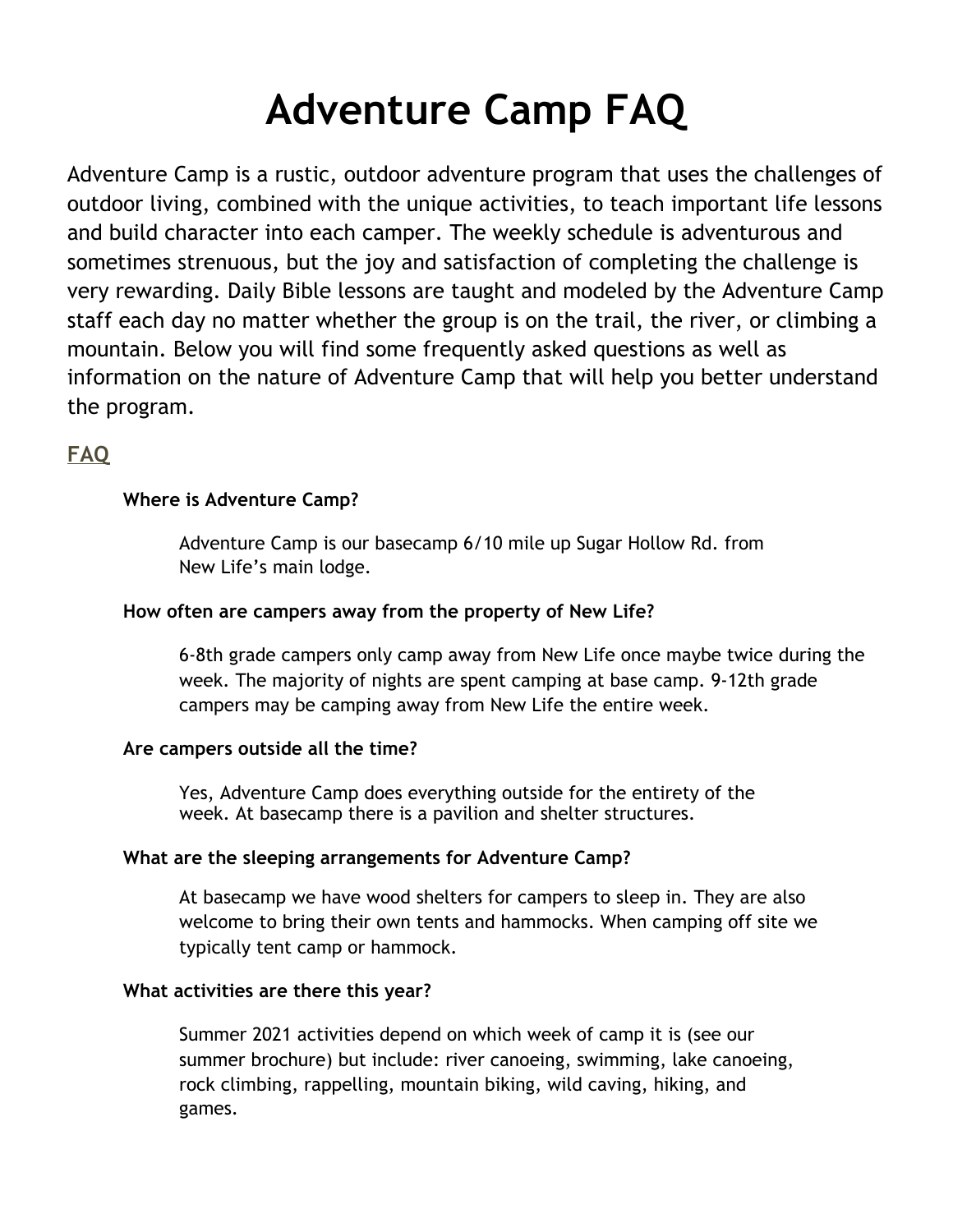#### **What do the staff do?**

Staff responsibilities include supervising campers, leading and experiencing activities right alongside the campers, counseling, outdoor cooking, and logistics.

#### **What is the food like at Adventure Camp?**

All food is cooked outside with portable stoves or a campfire. Some of the favorites are pancakes, hobo dinners, pita pizzas, and trail mix.

#### **Which week should my camper go to?**

The grade your child will be going into in the fall is the grade that should be selected. For example, a rising 6th grader would attend 6-8 weeks and the same for the 9-12 weeks. We do allow a 1 grade difference for siblings or friends to attend together. Please contact us for this availability.

#### **My camper doesn't have the gear that is listed to bring. What should I do?**

New Life has any gear that campers will need including backpacks, sleeping bags, sleeping pads, tents, rain jackets, and water bottles. Campers are welcome to and often do bring a lot of their own gear. Go to the downloads tab on our website (newlifebiblecamp.com) and scroll down to Adventure Camp forms. There you will find a list of everything you will need for your week of camp. If you have any questions contact zach: [zach@newlifebiblecamp.com](mailto:zach@newlifebiblecamp.com) or text 678-842-3325.

# **What should my camper expect?**—"A day in the life of an Adventure Camper"

While different weeks have different activities (see our summer brochure) the average day looks like this. Wake up 7:30, breakfast 8:00, devotions 8:30, active games 9:00, team building 9:30, passive games 10:00, depart for next destination 10:30-11:00, lunch 12:00, the days main activity 1:00 (climbing or hiking or canoeing, etc.), 4:30 load up and head to campsite, 6:00 dinner, 6:30 devotional, 7:00 free time, 8:45 night game, 9:30 day's debrief, 10:00 lights out.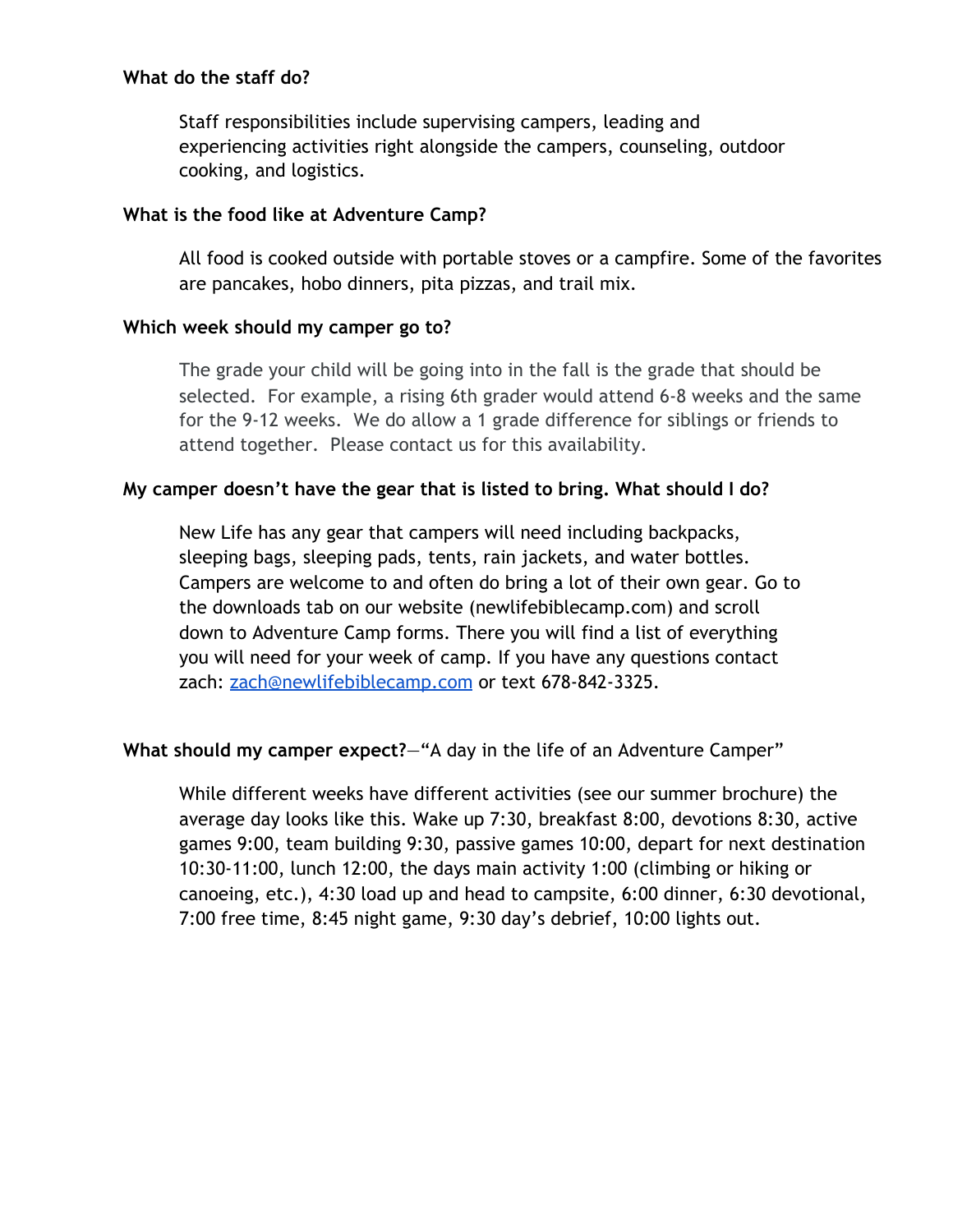· Nature of Adventure Camp (this will help you understand why we do what we do)

o **Philosophy**—We desire New Life to be a quality camp where God's Word impacts each camper. Our adventure program falls right in line with this philosophy. While we love to have fun in a variety of outdoor ways, Adventure Camp uses that fun to teach the Word of God. We utilize teachable moments and experiential learning to emphasize spiritual truth. If someone tried to explain the word, "trust", to you, you would probably understand it but may not actually learn and retain what you heard. At Adventure Camp rather than teaching trust we experience it through activities such as rock climbing. After rock climbing on a 30 foot cliff, campers really understand what it means to trust the staff, ropes, and harnesses. This is a great opportunity to open the Word of God and talk about trust. Campers will better retain the discussion on trust because of their experience. This example is one of the many amazing different opportunities there are to teach spiritual truth. Campers come with their own set of needs, whether physical, emotional, or spiritual. Staff are trained to observe and try to identify and meet these needs. Our goal is to share the Gospel with every camper.

o**The outdoors**--The very nature of Adventure Camp is that it is an outdoor wilderness camp. The outdoors provide campers amazing opportunities for both fun and learning not to mention the stunning beauty of God's creation. The outdoors present unique challenges that campers will learn from. The tight knit group promotes bonding and teamwork. Comforts such as technology and a heated house are removed giving campers an appreciation for what they do have once they return home.

o **Activities**—Almost as soon as the summer ends in August planning resumes in October. As our full time Adventure Coordinator plans throughout the year a concentrated effort is made to make the program fun, utilize opportunities to open God's Word, make the program better than it was last year, and to rotate in new activities and locations. Activities include games and night games (we love to play games), rock climbing, river canoeing, rappelling, hiking, wild caving, mountain biking and swimming. These rotate each year depending on where the program goes. Activities our challenge by choice. Campers choose how much they want to push themselves in each activity. We do encourage each camper to challenge themselves to learn and experience new things. When it comes to learning at Adventure Camp we practice facilitating (allowing the experience to play out and drawing truths from it) rather than guiding (manipulating the experience to emphasize a point). We want campers to learn from their specific experiences.